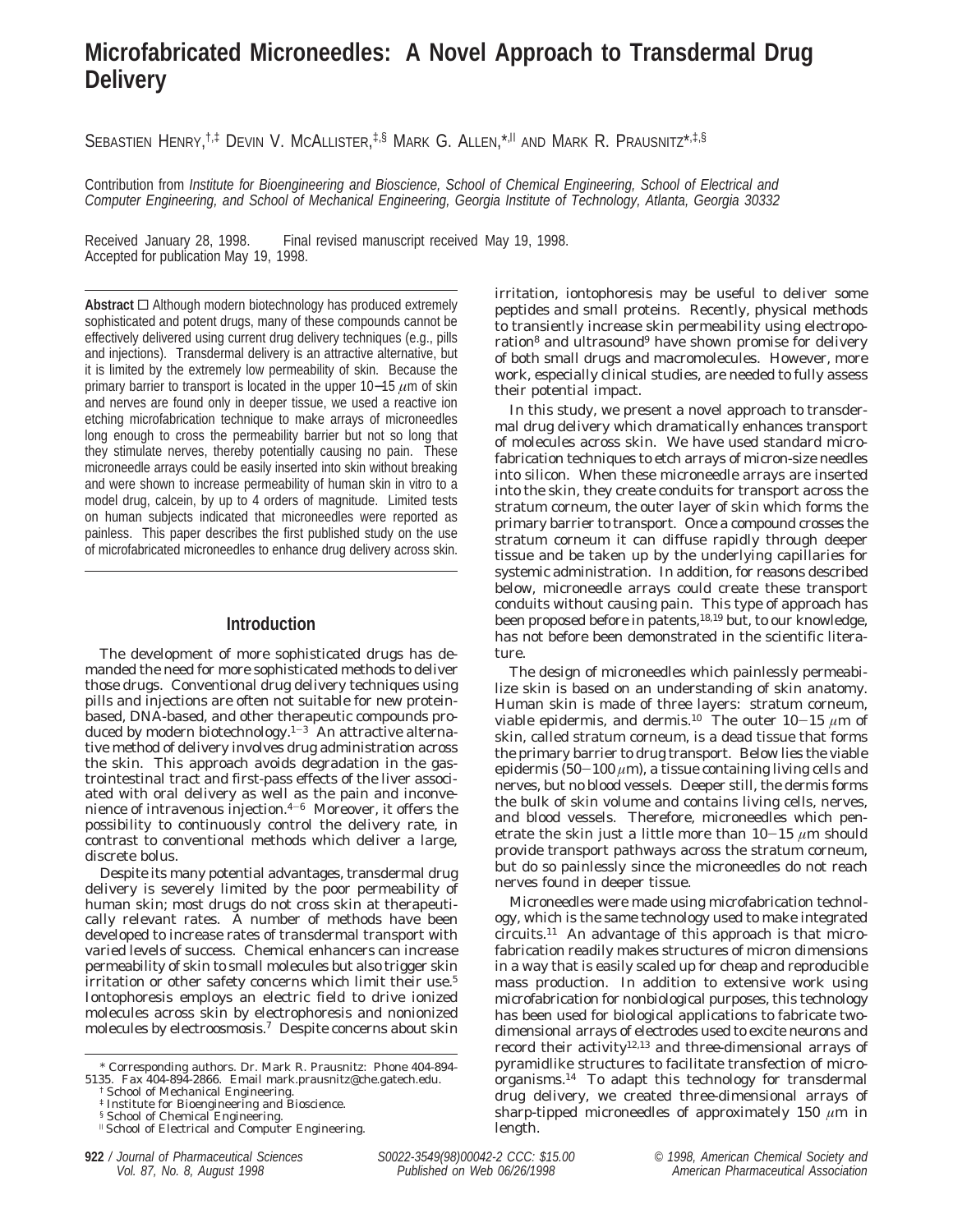## **Materials and Methods**

Microneedles-A deep reactive ion etching process was used to microfabricate the needles for this study. In this process, a chromium masking material is deposited onto silicon wafers and patterned into dots which have a diameter approximately equal to the base of the desired microneedles. The wafers are then loaded into a reactive ion etcher and subjected to a carefully controlled plasma based on fluorine/oxygen chemistries to etch very deep, high aspect ratio valleys into the silicon. Those regions protected by the metal mask remain and form the microneedles.

**Definition and Deposition of Mask-** $\langle 100 \rangle$ -oriented, prime grade, 450-<sup>550</sup> *<sup>µ</sup>*m thick, 10-<sup>15</sup> <sup>Ω</sup>-cm silicon wafers (Nova Electronic Materials Inc., Richardson, TX) were used as the starting material. The wafers were cleaned in a solution of 5 parts by volume deionized water, 1 part 30% hydrogen peroxide, and 1 part 30% ammonium hydroxide (J. T. Baker, Phillipsburg, NJ) at approximately 80 °C for 15 min, and then dried in an oven (Blue M Electric, Watertown, WI) at 150 °C for 10 min. Approximately 1000 Å of chromium (Mat-Vac Technology, Flagler Beach, FL) was deposited onto the wafers using a DC-sputterer (601 Sputtering System, CVC Products, Rochester, NY). The chromium layer was patterned into 20 by 20 arrays of 80 *µ*m diameter dots with 150 *µ*m center-to-center spacing using the following lithographic process. A layer of photosensitive material (1827 photoresist, Shipley, Marlborough, MA) was deposited onto the chromium layer covering the silicon wafers. A standard lithographic mask (Telic, Santa Monica, CA) bearing the appropriate dot array pattern was positioned on top of the photoresist layer. The wafer and photoresist were then exposed to ultraviolet (UV) light through the mask by means of an optical mask aligner (Hybralign Series 500, Optical Associates, Inc., Milpitas, CA). The exposed photoresist was removed by soaking the wafers in a liquid developer (354 developer, Shipley, Marlborough, MA) leaving the desired dot array of photoresist on the chromium layer. In a subsequent step, the wafers were dipped into a chromium etchant (CR-75; Cyantek, Fremont, CA) that etched the chromium that had been exposed during the photolithography step, leaving dot arrays of chromium (covered with photoresist) on the surface of the silicon wafer. Finally, the photoresist still present on the chromium dots was removed by soaking the wafers in acetone (99.5%; J. T. Baker). The chromium dots formed the masks needed for fabrication of the microneedles.

Fabrication of Microneedles-Microneedles were fabricated using a reactive ion etching technique based on the Black Silicon Method developed at the University of Twente.15,16 The patterned wafers were etched in a reactive ion etcher (700 series wafer/batch Plasma Processing System, Plasma Therm, St. Petersburg, FL), with means for ensuring good thermal contact between the wafers and the underlying platen (Apiezon N, K. J. Lesker, Clairton, PA). The wafers were etched using the following gases and conditions:  $SF<sub>6</sub>$  (20 standard cubic centimeters per minute) and  $O<sub>2</sub>$  (15 standard cubic centimeters per minute) at a pressure of 150 mTorr and power of 150 W for a run time of approximately 250 min. These conditions caused both deep vertical etching and slight lateral underetching. The regions protected by the chromium masks remained and formed the microneedles. Etching was allowed to proceed until the masks fell off due to underetching, leaving behind an array of sharp silicon spikes. By controlling the ratio of flow rates of the  $SF_6$  and  $O_2$  gases used to form the plasma, the aspect ratio of the microneedles could be adjusted.

Skin Experiments-Experiments on skin were designed to assess the mechanical properties of microneedles and to determine their ability to enhance transdermal transport. Microneedle mechanical strength was tested by inserting microneedles into skin and then removing them for analysis by microscopy. Microneedle enhancement of transdermal drug delivery was investigated by measuring the effects of microneedles on skin permeability to calcein, a model drug. All experiments were performed at room temperature (23  $\pm$  2 °C).

**Skin Preparation-Human skin was obtained from autopsy** and plastic surgery procedures and stored at  $-80$  °C until use (FZU-13; Thermotron Industries, Holland, MI). All experiments used epidermis (i.e., stratum corneum and viable epidermis) which was isolated from dermis using a standard heat separation technique.4 Following common practice, we used only the epidermis for transdermal transport experiments, because (a) the primary barrier to transport is the epidermal stratum corneum

and (b) the inclusion of dermis provides an artifactual reservoir and binding site for drug which has crossed epidermis, since most drugs in vivo would be taken up by capillaries found near the dermal-epidermal junction.4-<sup>6</sup>

**Mechanical and Piercing Properties of Microneedles-**To determine if microneedles could pierce skin without breaking, arrays of microneedles were pressed into epidermis using a force of about 10 N applied with a small wooden probe (2 mm in diameter; Baxter Healthcare, Round Lake, IL). To better simulate the in vivo mechanical environment, the dermis was placed below the epidermis as a supporting cushion. After the microneedles were inserted, the epidermis and microneedles were inspected by light (StereoZoom 7; Bausch & Lomb, Rochester, NY) and/or scanning electron (S-800, Hitachi, Tokyo, Japan) microscopy.

Transdermal Transport Experiments-To test the ability of microneedle arrays to enhance transport across skin, epidermis was mounted in vertically oriented Franz permeation chambers (FDC-100 no. 20; Crown Glass Co. Inc., Somerville, NJ). The donor compartment (facing the upper or stratum corneum side of epidermis) was filled with  $10^{-3}$  M calcein (a fluorescent dye; Sigma, St. Louis, MO) in phosphate buffered saline (PBS; pH 7.4; Sigma). The receiver compartment (facing the lower side of epidermis) was filled with PBS and stirring was maintained (magnetic stirrer; Barnstead/Thermolyne, Dubuque, IA).

In a typical experiment, the passive permeability of unaltered skin was measured over a 1 h period and verified to be less than approximately  $1 \times 10^{-6}$  cm/h to ensure that the skin was not damaged. Then a microneedle array was inserted into the skin, and calcein permeability was measured over a second 1 h period. Finally, the microneedles were removed, and permeability was measured for at least one more hour. In some experiments, the microneedle array was only left in for approximately 10 s, in which case no permeability measurement was made during needle insertion. Permeabilities were determined by removing samples from the receiver compartment and measuring calcein fluorescence with a spectrofluorimeter (QM-1; Photon Technology International, South Brunswick, NJ). For unaltered skin, permeability measurements were made on the basis of the full skin surface area exposed to the donor solution (0.79 cm2). Permeabilities for skin pierced by microneedles were made on the basis of only the skin area covered by the microneedle array device (0.0915 cm2). This is justified because under permeabilized conditions, almost all transport occurs through that small area under the array; the rest of the skin area does not contribute significantly to the permeability.

#### **Results and Discussion**

To determine if microfabricated microneedles could be used to enhance transdermal drug delivery, we made arrays of microneedles using a deep plasma etching technique, tested their ability to penetrate skin without breaking, and measured the changes in transdermal transport which resulted.

Arrays of microneedles were fabricated, as shown in Figure 1. These microneedles have two important features. First, they have extremely sharp tips (radius of curvature < <sup>1</sup> *<sup>µ</sup>*m; Figure 1b) which facilitate easy piercing into the skin. Second, they are approximately 150  $\mu$ m long. Because the skin surface is not flat due to dermatoglyphics (i.e., tiny wrinkles) and hair, the full length of these microneedles will not penetrate the skin. That which does penetrate should insert deep enough to cross the stratum corneum barrier but not so deep to hit nerves found in deeper tissue. The microfabrication technique can easily be modified to make longer or shorter needles if needed.

After making microneedles of the desired dimensions, we tested their ability to pierce skin without breaking. Insertion of the arrays into skin required only gentle pushing (estimated to be approximately 10 N, which is about the force needed to push an elevator button). Inspection by light and electron microscopy showed that more than 95% of microneedles within an array pierced across the stratum corneum of the epidermis samples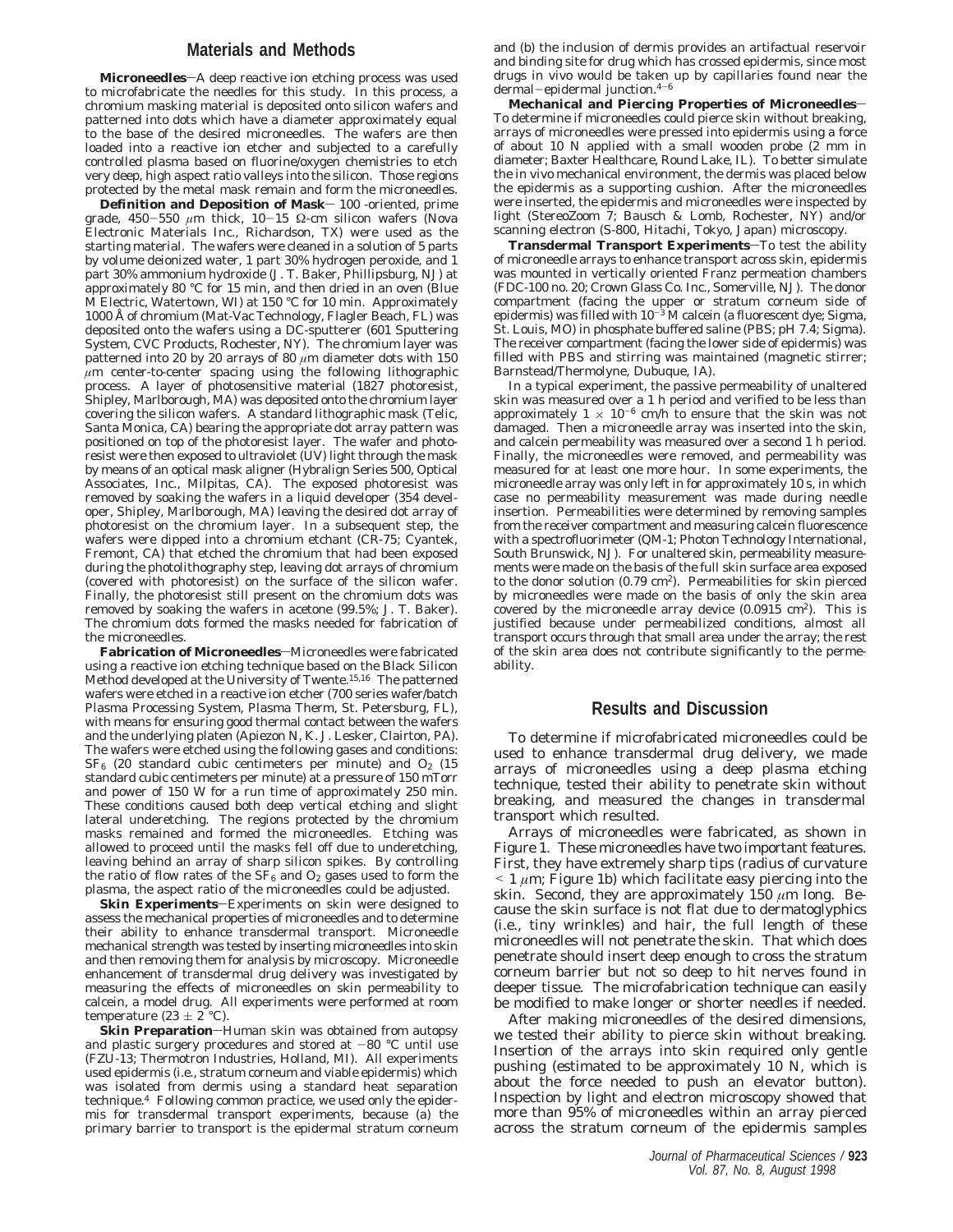

Figure 1-Scanning electron micrographs of microneedles made by the reactive ion etching technique. (a) A section of a 20 by 20 array of microneedles. (b) Close-up view of a microneedle tip. Microneedles are uniform in size and sharp at their tips, which is important for easy insertion to a desired depth in skin.



Figure 2-Microneedle tips inserted across epidermis. An array of microneedles was inserted into the stratum corneum side of human epidermis. The underside of the epidermis is shown, indicating that the microneedles penetrated across the tissue and that the tips were not damaged. Arrows indicate some of the microneedle tips.

(Figure 2). Moreover, all but a few percent of the microneedles remained fully intact. On those very few which broke, only the top 5-<sup>10</sup> *<sup>µ</sup>*m was damaged. Microneedle arrays could also be removed without difficulty or additional damage, as well as reinserted into skin multiple times.

To quantitatively assess the ability of microneedles to increase transdermal transport, we measured calcein



Figure 3-Permeability of human skin treated with different microneedle protocols in vitro. Increases of 3 to 4 orders of magnitude were observed for microneedles (1) inserted and left in skin, (2) inserted for 10 s and then removed, and (3) inserted for 1 h and then removed. Such large increases in skin permeability have the potential to significantly increase the number and types of drugs which can be delivered across the skin. Each data point represents the average of 7 to 9 experiments. Standard deviation bars are shown.

permeability of human epidermis with and without inserted microneedle arrays. Calcein crosses skin very poorly under normal circumstances and therefore represents an especially difficult compound to deliver. As expected, passive permeability of calcein across unaltered skin was very low, indicating that the epidermis samples were intact (Figure 3). Moreover, in control experiments where bare pieces of silicon with no microneedles etched into them were pressed against the skin, skin permeability was not affected (data not shown).

Insertion of microneedles into skin was capable of dramatically increasing permeability to calcein (Figure 3). When microneedles were inserted and left embedded in the skin, calcein permeability was increased by more than 1,000-fold. Insertion of microneedles for 10 s, followed by their removal, yielded an almost 10000-fold increase. Finally, insertion of a microneedle array for 1 h, followed by its removal, increased skin permeability by about 25000 fold. Permeabilities for skin with microneedles inserted and then removed are higher than for skin with microneedles remaining embedded probably because the microneedles themselves or the silicon plate supporting the array may block access to the microscopic holes created in the skin. Light microscopy showed that the holes which remained in the skin after microneedles were removed were approximately 1 *µ*m in size (data not shown).

Increased skin permeability appeared to occur rapidly after microneedle insertion and to be maintained for hours in vitro. Skin permeability measurements were made once every hour. Elevated permeability was always seen during the first hour after microneedle insertion and remained at approximately the same level for as much as 5 h (data not shown); longer experiments were not performed. Although reversibility was not seen, and would not be expected in vitro, holes created by microneedles in vivo are likely to reseal, although the kinetics of resealing are presently unknown.

To supplement in vitro experiments which showed that skin permeability can be significantly increased by microneedles, preliminary results were obtained from studies with human volunteers, for which informed consent and IRB approval have been secured. They indicated that